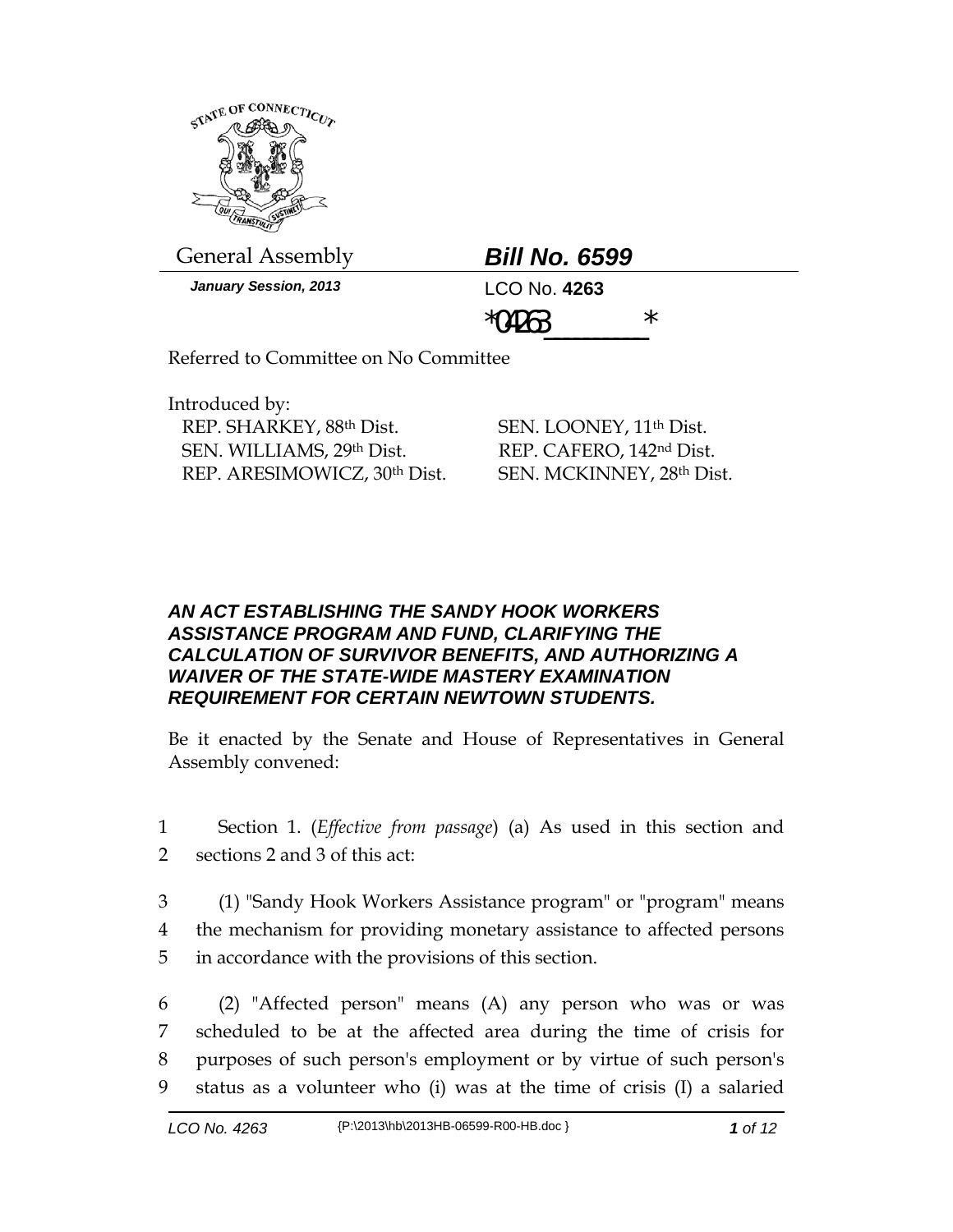officer or paid member of a police department, fire department or state police troop; (II) a volunteer police officer or firefighter, whether the officer or firefighter is designated as special or auxiliary, upon vote of the legislative body of the town, city or borough in which the officer or firefighter serves; (III) a volunteer who is a member or an auxiliary member of any police or fire department; (IV) a licensed medical professional, including, but not limited to, a physician, physician assistant, nurse, emergency medical technician or paramedic; (V) a teacher or paraprofessional employed by the town of Newtown or the board of education of the town of Newtown; (VI) employed at the Sandy Hook Elementary School in an administrative or service capacity, including, but not limited to, as a secretary, food service provider or janitor; (VII) a therapist or counselor employed by a state agency or licensed under chapter 370, 371, 382a, 383b or 383c of the general statutes; or (VIII) a response coordinator employed by the Department of Public Health or the Department of Emergency Services and Public Protection, and (ii) suffered mental or emotional impairment as a result of (I) his or her perception of and proximity to the affected area at the time of crisis, or (II) his or her absence from the affected area at the time of crisis; (B) a licensed medical examiner, forensic technician, laboratory assistant, principal physician, special investigator or forensic science examiner employed by or working at the direction of the Chief Medical Examiner or the Department of Emergency Services and Public Protection, who suffered mental or emotional impairment as a result of performing his or her duties necessitated by the events that occurred at the affected area during the time of crisis; (C) an emergency service dispatcher who suffered mental or emotional impairment as a result of performing his or her duties necessitated by the events that occurred at the affected area during the time of crisis; or (D) a Department of Mental Health and Addiction Services employee providing mental health services who suffered mental or emotional impairment as a result of performing his or her duties necessitated by the events that occurred at the affected area during the time of crisis.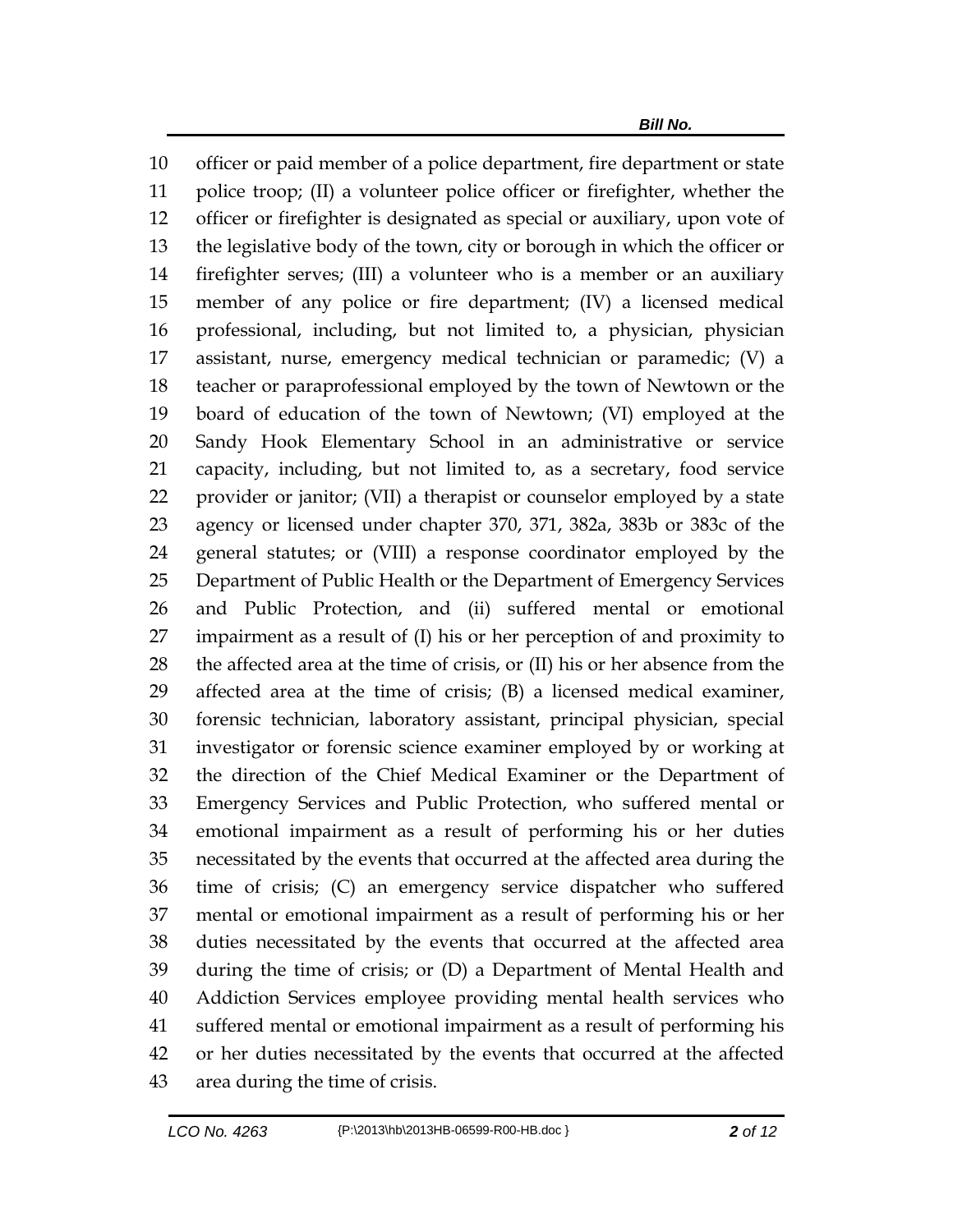(3) "Affected area" means (A) from 8:00 a.m. until 11:59 p.m. on December 14, 2012, the Sandy Hook Elementary School, its grounds and the immediate vicinity, including the Sandy Hook Volunteer Fire Department, and (B) from 12:00 a.m. until 11:59 p.m. on December 15, 2012, the Sandy Hook Elementary School and its grounds.

 (4) "Time of crisis" means from 8:00 a.m. on December 14, 2012, until 11:59 p.m. on December 15, 2012.

(5) "Administrator" means the Office of Victim Services.

 (6) "Victim compensation commissioner" or "commissioner" means any individual appointed by the Governor pursuant to section 54-202 of the general statutes who has agreed to review claims of affected persons pursuant to this section.

 (7) "Assistance" means moneys payable by the State Treasurer from the Sandy Hook Workers Assistance Fund, established pursuant to section 2 of this act, to assist affected persons pursuant to this section.

 (b) There is established the Sandy Hook Workers Assistance program. The program shall be administered by the administrator and shall offer assistance, within available funds, to affected persons eligible for assistance under this section and section 2 of this act, provided no assistance shall be paid to any affected person after August 31, 2015. The administrator shall accept applications for assistance on and after April 1, 2013. For the purposes of this section and section 2 of this act, the administrator shall have the power to (1) determine whether an affected person meets the requirements for eligibility for assistance under this section; (2) summon and examine under oath such witnesses as may provide information relevant to the eligibility of an affected person, and direct the production of, and examine or cause to be produced or examined, such books, records, vouchers, memoranda, documents, letters, contracts or other papers in relation to any matter at issue as the administrator may find proper; and (3) take or cause to be taken affidavits or depositions within or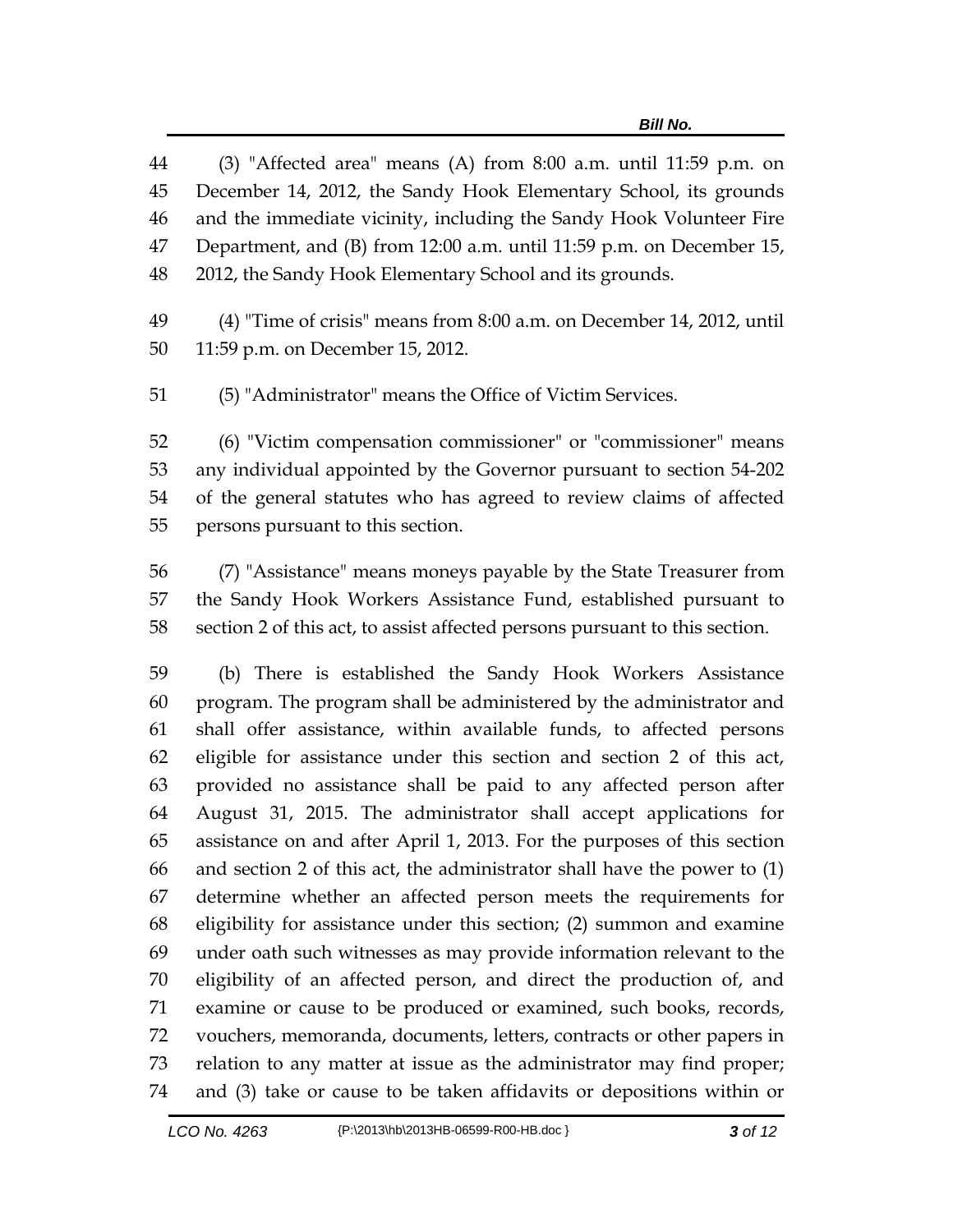without the state.

 (c) An affected person shall be eligible to receive assistance from the Sandy Hook Workers Assistance Fund established pursuant to section 2 of this act, provided the affected person meets the following requirements:

 (1) The affected person shall provide an opinion written by a medical professional providing mental health services and licensed pursuant to title 20 of the general statutes, that such affected person has a mental or emotional impairment (A) causing partial or total disability preventing such affected person from performing his or her volunteer or employment duties, or (B) requiring medical and surgical aid or hospital and nursing service, including, but not limited to, medical rehabilitation services, mental health therapy services and prescription drugs;

 (2) Such opinion shall include a finding that such mental or emotional impairment is directly attributable to the affected person's (A) perception of and proximity to or absence from the affected area during the time of crisis, or (B) performance of his or her duties necessitated by the events that occurred at the affected area during the time of crisis;

 (3) The affected person shall have suffered such mental or emotional impairment because (A) the affected person's employment or volunteer responsibilities necessitated or, if such person was absent, would have necessitated, the affected person's presence in the affected area during the time of crisis, or (B) the affected person was (i) a licensed medical examiner, forensic technician, laboratory assistant, principal physician, special investigator or forensic science examiner, employed by or working at the direction of the Chief Medical Examiner or the Department of Emergency Services and Public Protection, or (ii) an emergency services dispatcher or Department of Mental Health and Addiction Services employee providing mental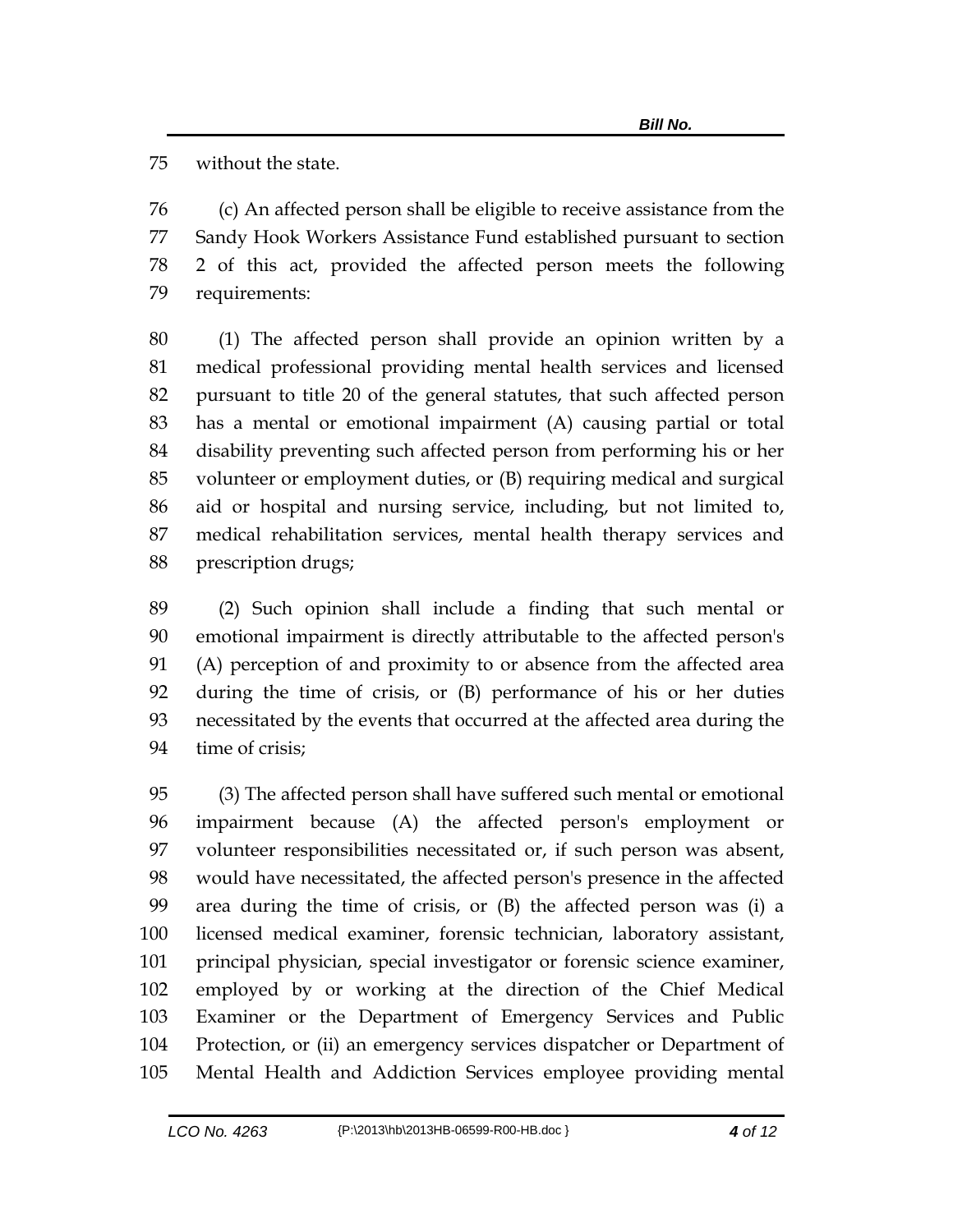health services, and the performance of his or her duties was necessitated by the events that occurred at the affected area during the time of crisis; and

 (4) The affected person has submitted, in writing, a notice of claim, in such form as required by the administrator, to the administrator on or before June 30, 2014, that shall include: (A) A certificate issued by the medical professional documenting the opinion, required under subdivision (1) of this subsection detailing the mental or emotional impairment (i) preventing such affected person from performing his or her volunteer or employment duties, or (ii) requiring medical and surgical aid or hospital and nursing service, including, but not limited to, medical rehabilitation services, mental health therapy services and prescription drugs; (B) if the affected person is requesting assistance for uncompensated leave, evidence of such affected person's weekly earnings during the fifty-two calendar weeks immediately preceding the time of impairment; and (C) any additional information as requested or required by the administrator.

 (d) The level of assistance offered to affected persons shall be calculated as follows, subject to available funds, and payable on a retroactive and prospective basis at the discretion of the administrator: (1) If the mental or emotional impairment suffered by an affected person results in total incapacity to work, such person shall be eligible to receive weekly assistance for all uncompensated leave, whether such person has exhausted his or her compensated leave or elected to take uncompensated leave from his or her employment, equal to seventy-five per cent of such person's average weekly earnings during the fifty-two calendar weeks immediately preceding the date of the impairment after such earnings have been reduced by any deduction for federal or state taxes, or both, and for the federal Insurance Contributions Act, provided such assistance shall not exceed the average weekly earnings of all workers in the state as calculated by the Labor Commissioner pursuant to section 31-309 of the general statutes; (2) if the mental or emotional impairment suffered by an affected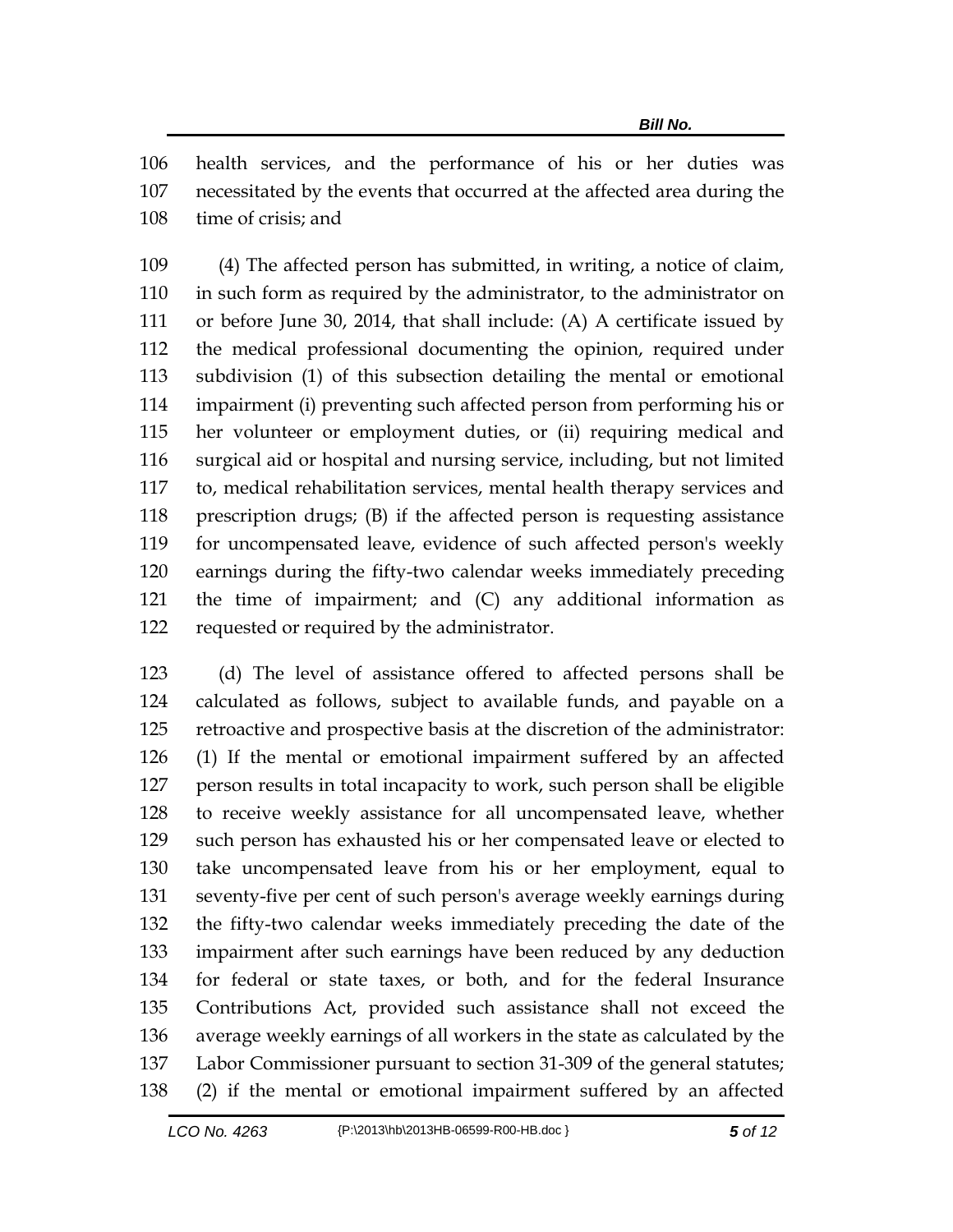person results in partial incapacity to work, or requires such person to be absent from work for medical treatment for such impairment, such person shall be eligible to receive weekly assistance for all uncompensated leave, whether such person has exhausted his or her compensated leave or elected to take uncompensated leave from his or her employment, equal to seventy-five per cent of the difference between (A) such person's average weekly earnings during the fifty- two calendar weeks immediately preceding the date of impairment, after such earnings have been reduced by any deduction for federal or state taxes, or both, and for the federal Insurance Contributions Act; and (B) the amount such affected person is able to earn after the impairment, after such amount has been reduced by any deduction for federal or state taxes, or both, and for the federal Insurance Contributions Act, provided such assistance shall not exceed the average weekly earnings of all workers in the state as calculated by the Labor Commissioner pursuant to section 31-309 of the general statutes; and (3) if the mental or emotional impairment suffered by an affected person requires, in the opinion of a medical professional providing mental health services and licensed pursuant to title 20 of the general statutes, medical and surgical aid or hospital and nursing service, including, but not limited to, medical rehabilitation services, mental health therapy services and prescription drugs, such person shall be eligible for weekly assistance equal to the costs of such aid or services, including deductibles and copayments, not covered under any benefit plan applicable to such affected person during the calendar year. For purposes of this section, the average weekly wage of an affected person working as a volunteer at the time of crisis shall be construed to be not less than the average production wage in the state as determined by the Labor Commissioner under the provisions of section 31-309 of the general statutes.

 (e) (1) In calculating the level of assistance offered to an affected person under subsection (d) of this section, the administrator may consider special circumstances that may have decreased such affected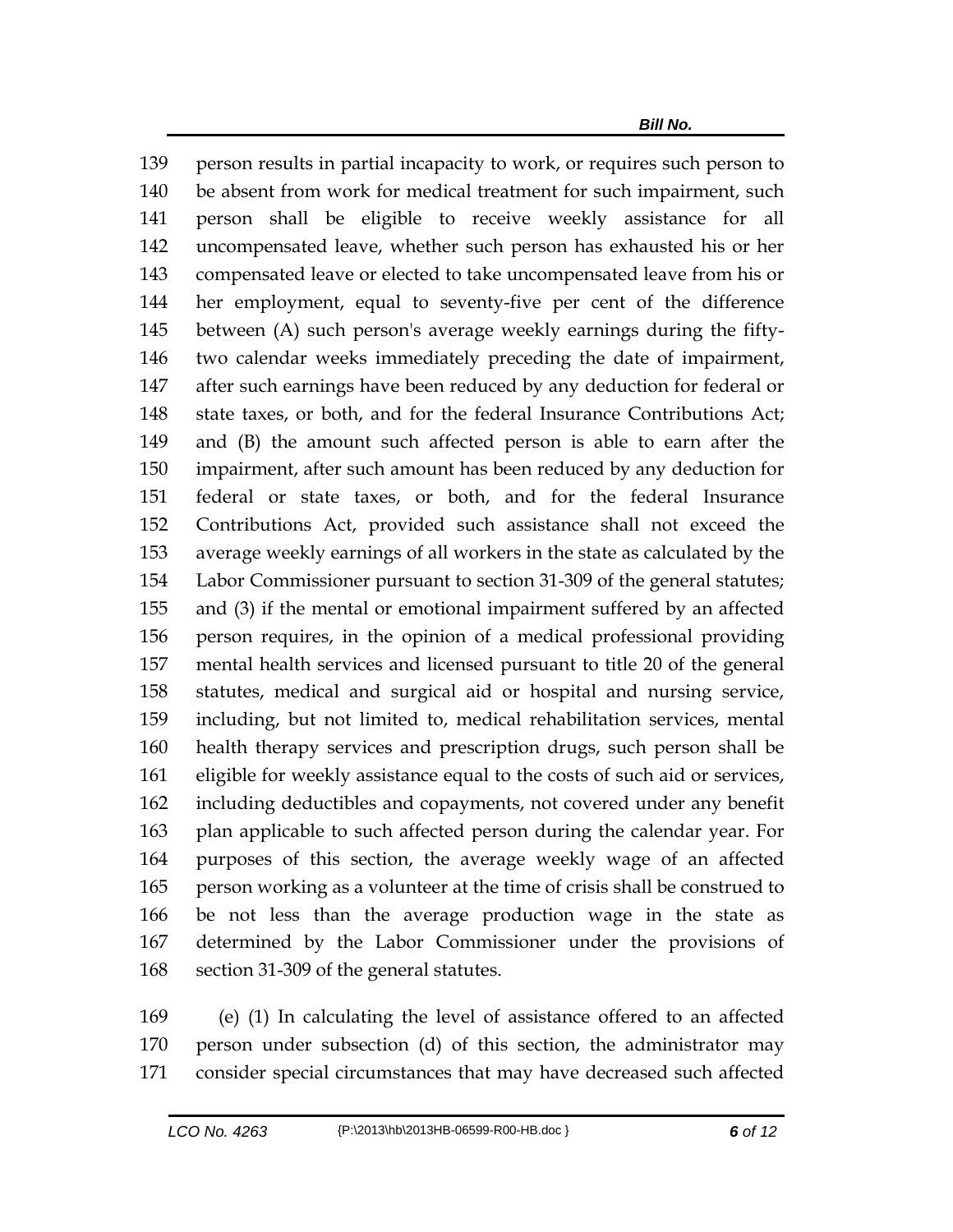person's average weekly earnings during the fifty-two calendar weeks immediately preceding the date of impairment, including, but not limited to, maternity or paternity leave or other compensated or uncompensated leave, periods of disability, seasonal employment and voluntary or involuntary periods of unemployment.

 (2) In calculating the level of assistance offered to an affected person, if, under the terms of an applicable collective bargaining agreement, the affected person is entitled to receive a greater amount for such person's total or partial incapacity to work than the maximum weekly compensation calculated by the Labor Commissioner pursuant to section 31-309 of the general statutes, the administrator shall offer additional assistance in the amount provided for under the terms of such agreement.

 (f) The administrator shall promptly review all claims submitted pursuant to the provisions of subdivision (4) of subsection (c) of this section. The administrator shall evaluate each claim and determine, on the basis of information provided by the affected person, or additional information provided at the request of the administrator, whether or not such claim should be approved and, if approved, the weekly amount of assistance offered and the duration thereof, provided such duration shall not exceed fifty-two weeks, inclusive of any retroactive assistance, or the solvency of the fund. For purposes of this section, a pending worker's compensation claim submitted by an affected person shall not prevent the administrator from approving such person's claim for assistance. The administrator shall provide such determination, in writing, to such affected person not later than ten business days after having received the notice of claim, or, if the administrator requested additional information, not later than ten business days after receiving such additional information, and shall direct the State Comptroller and the State Treasurer to pay any such assistance offered to such affected person in the amount and for the duration determined by the administrator, if applicable. Assistance shall continue to be offered to the affected person for the duration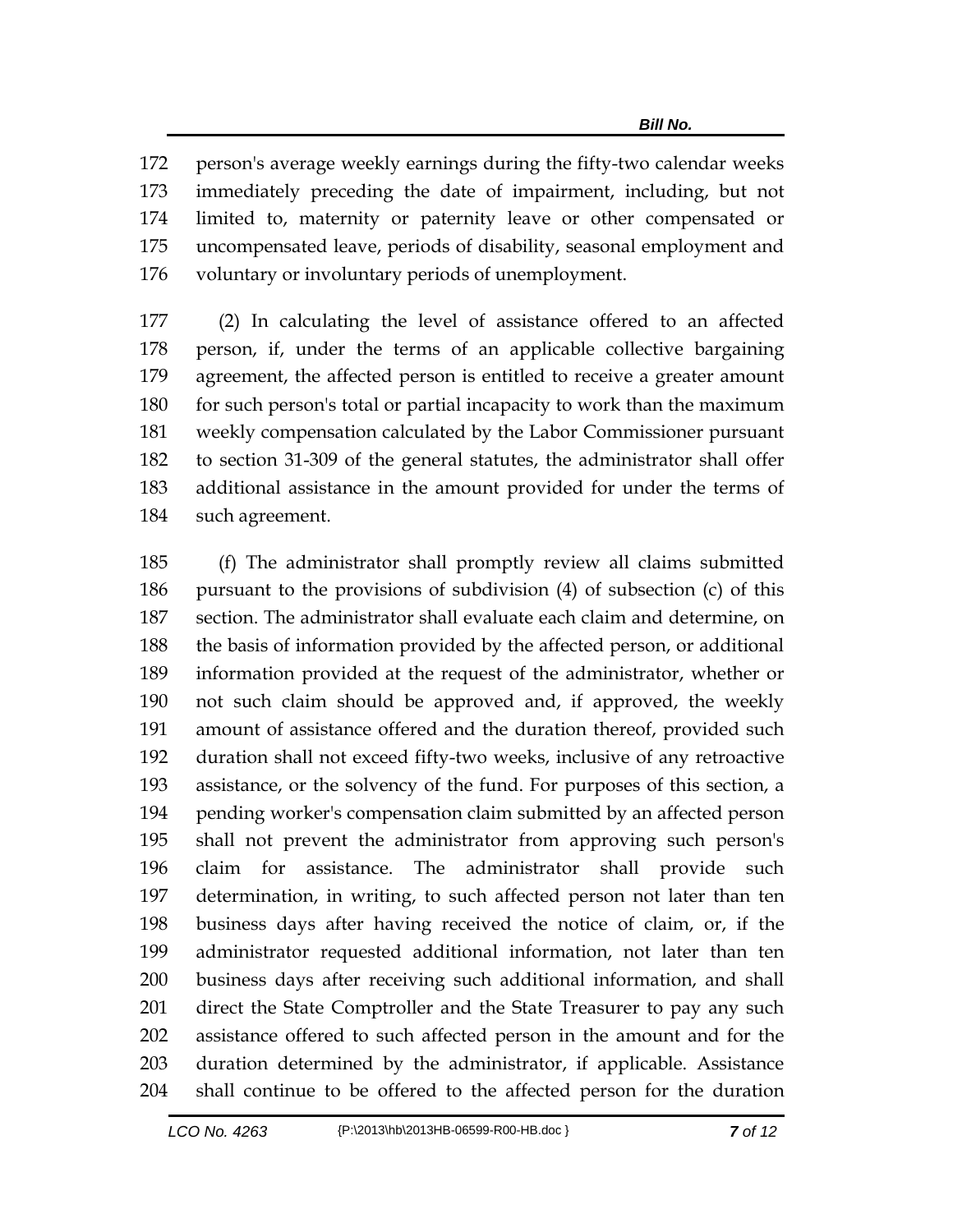determined by the administrator, provided such affected person submits to the administrator, in writing and prior to the first day of each month, beginning after the completion of the first full month that assistance has been provided, (1) a certificate issued by a medical professional providing mental health services and licensed pursuant to title 20 of the general statutes describing such affected person's continued incapacity to work, and (2) documentation of any uncompensated expenses relating to medical and surgical aid or hospital and nursing service, including, but not limited to, medical rehabilitation services, mental health therapy services and prescription drugs. Upon receiving such submissions, the administrator may, within his or her discretion, modify the amount of assistance as appropriate.

 (g) An affected person may request that a determination made pursuant to subsection (f) of this section be reviewed by a victim compensation commissioner by filing a request for review with the administrator, on a form prescribed by the administrator, not later than twenty business days after mailing of the notice of such determination. The administrator, not later than three business days after receipt of such request for review, shall designate a victim compensation commissioner to hear such review and shall submit to such designated commissioner all documents relating to such affected person's claim. The commissioner shall hear any request for review 228 filed by an affected person not later than twenty business days after such commissioner's designation. Not later than twenty business days after the request for review was heard by the commissioner, the commissioner shall issue his or her decision, affirming, modifying or reversing the decision of the administrator, based on a de novo review of all relevant evidence, including holding hearings and taking such testimony as such commissioner may deem advisable, and shall submit such decision in writing to the administrator and the affected person. The decision shall include a short statement of findings and shall specify any assistance to be paid to the affected person in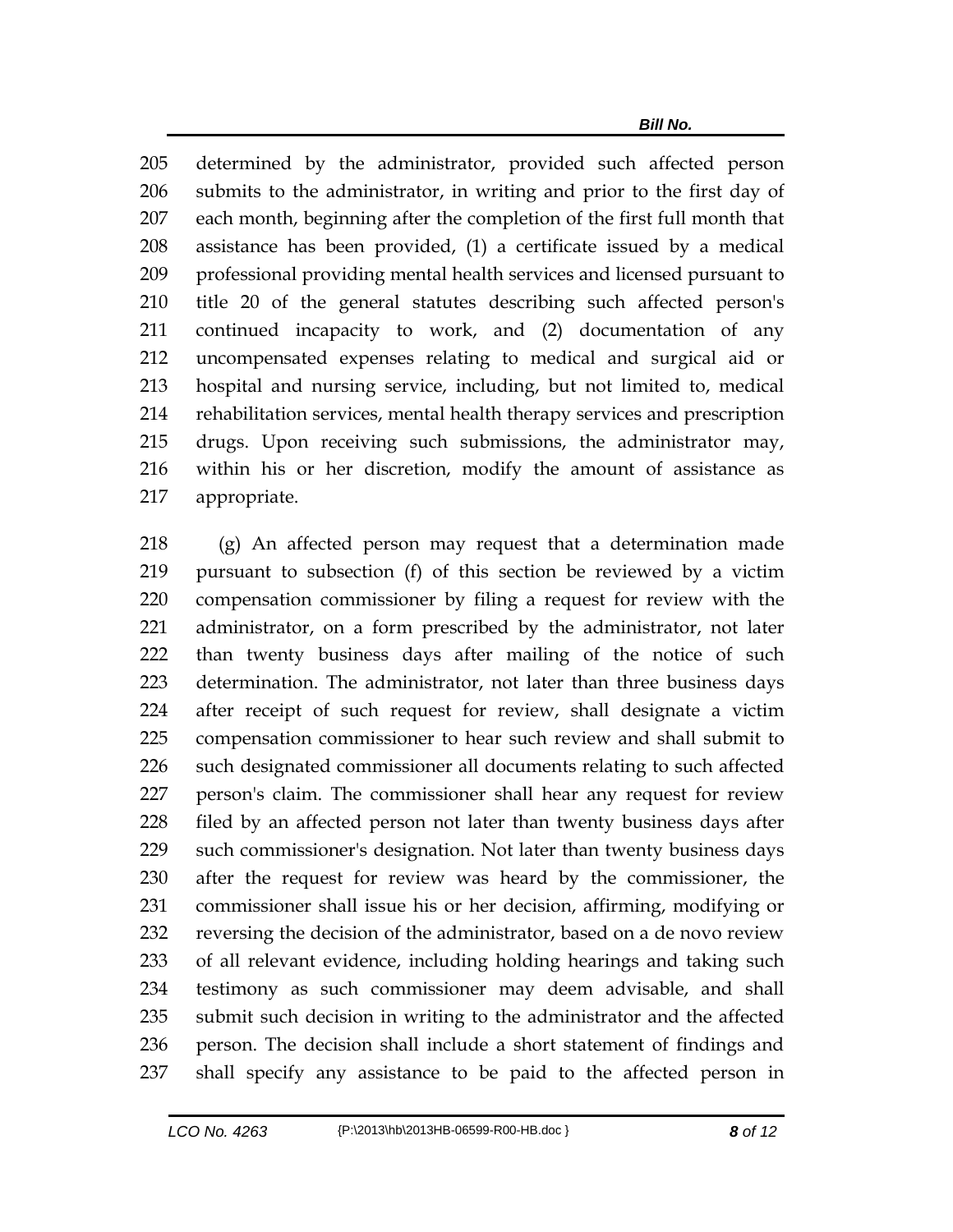accordance with subsection (f) of this section.

 (h) Any statement, document, information or matter may be considered by the administrator or, on review, by a victim compensation commissioner, if in the opinion of said administrator or commissioner, it contributes to a determination of the claim, whether or not the same would be admissible in a court of law.

 (i) There shall be no right of appeal by any person claiming assistance under this section following the final decision of the 246 commissioner issued pursuant to subsection  $(g)$  of this section.

 (j) Each victim compensation commissioner shall be compensated at a rate not to exceed one hundred twenty-five dollars for each day of service pursuant to this section.

 (k) Any assistance provided to an affected person under this section shall not be considered income for the purposes of the state's personal income tax law, corporation tax or other tax laws.

 (l) Notwithstanding any general statute, charter or special act to the contrary affecting the Connecticut teachers' retirement system, or any special act providing for a teachers' retirement system or other retirement system, the eligibility for a retirement benefit for a spouse, dependent or other survivor of a member of the Connecticut teachers' retirement system who dies on or after December 1, 2012, but prior to December 31, 2012, as a result of injuries received while acting within the scope of such member's employment and not as a result of illness or natural causes, but whose retirement benefits were not yet being paid on the date of such member's death, shall be calculated as if the member had worked to the completion of the 2012-2013 school year.

 Sec. 2. (*Effective from passage*) (a) There is established a fund to be known as the Sandy Hook Workers Assistance Fund. Amounts in said fund shall be paid by the State Comptroller and the State Treasurer at the discretion of the administrator for (1) assistance offered under the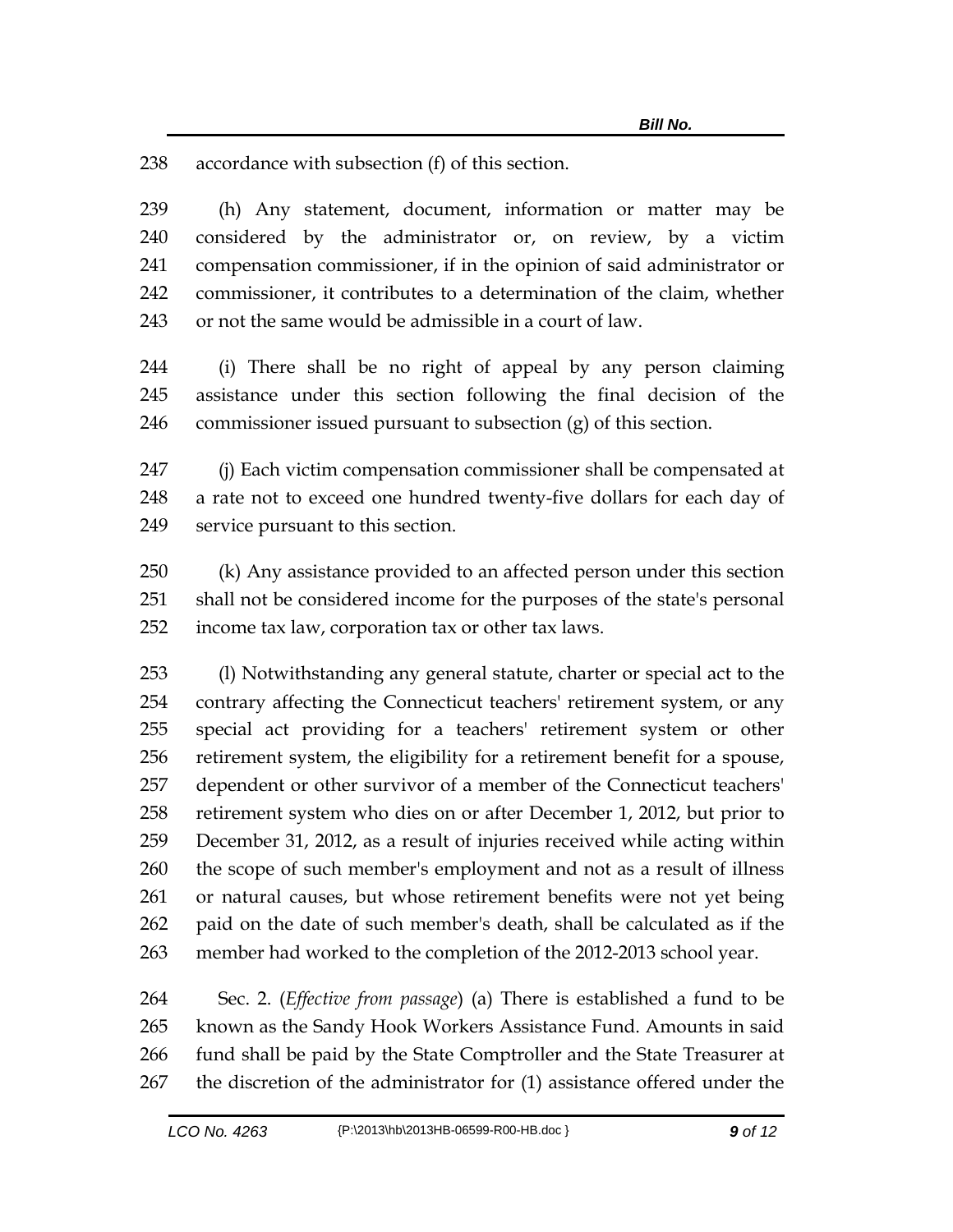Sandy Hook Workers Assistance program established in section 1 of this act, and (2) costs and expenses of operating the program. Moneys received by the fund shall be accounted for separately and apart from all other state moneys, and the full faith and credit of the state of Connecticut is pledged for their safekeeping. The moneys of the fund shall be credited with interest by the State Treasurer in accordance with applicable law. Not more than five per cent of the total moneys received by the fund in any calendar year shall be used for any administrative or other costs or expenses incurred by the administrator, State Comptroller or State Treasurer in connection with carrying out the provisions of this section and section 1 of this act, including the hiring of necessary employees and the expense of public outreach and education regarding the program and fund.

 (b) The State Treasurer is authorized to accept gifts, donations and grants from the state or federal government or other public or private sources to be held in the fund and distributed as directed by the administrator for the purposes enumerated in subsection (a) of this section. In the event the moneys in the fund are insufficient to provide full assistance, as calculated under subsection (d) of section 1 of this act, to all affected persons, such assistance shall be provided on a pro 288 rata basis at the discretion of the administrator.

 (c) On or before April 1, 2013, and monthly thereafter, and at any other time at the request of the administrator, the State Treasurer shall submit a report to the administrator indicating the fund's value at the time of the report. Such report shall not include the identity of any person who has made a gift or donation to the fund.

 (d) On or before April 1, 2013, and at least quarterly thereafter, the administrator shall submit to the General Assembly, in accordance with section 11-4a of the general statutes, a report on the financial condition of the Sandy Hook Workers Assistance Fund. Such report shall include (1) an estimate of the fund's value as of the date of the report; (2) the effect of scheduled payments on the fund's value; (3) an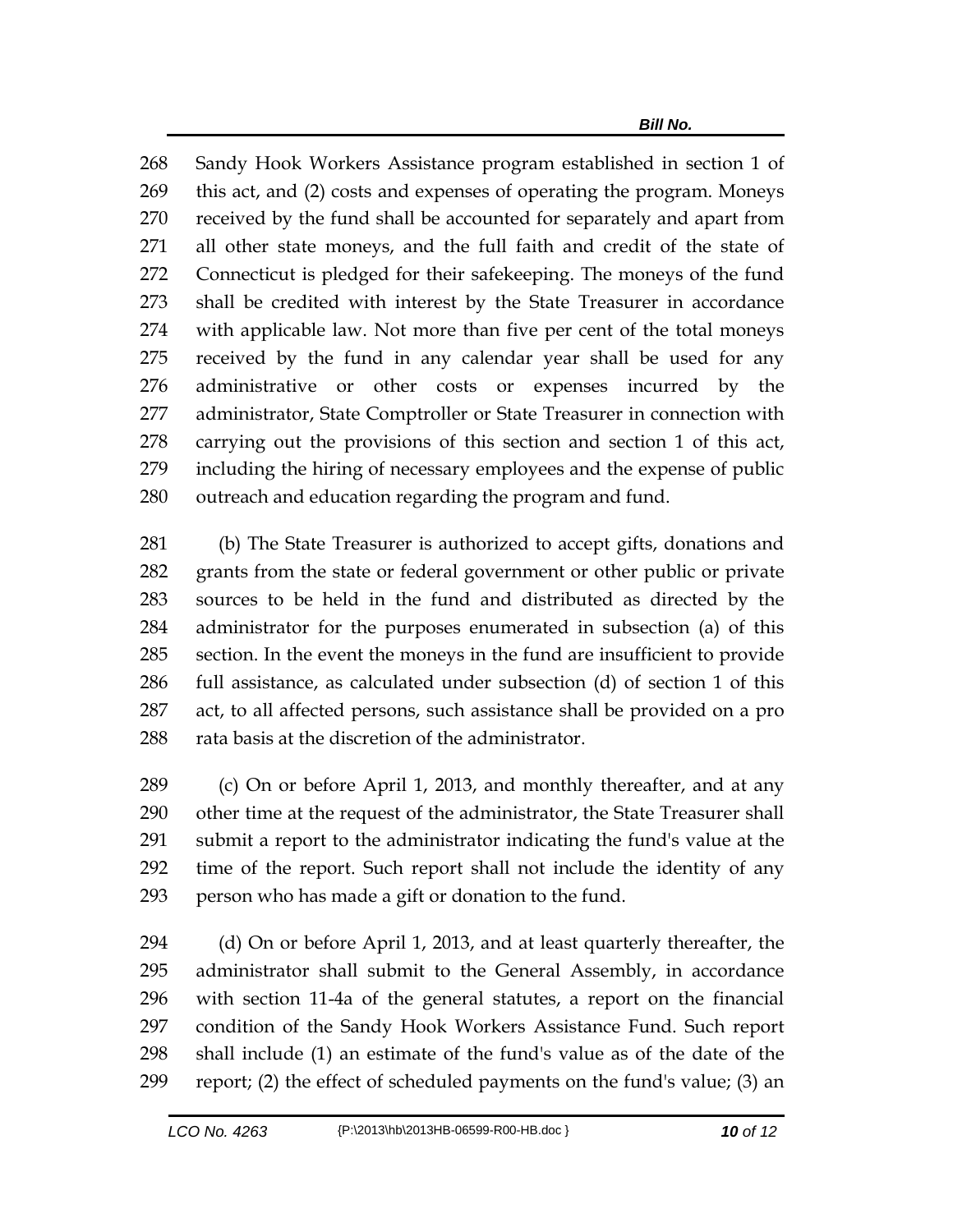estimate of the monthly administrative costs necessary to operate the program and the fund; and (4) any recommendations for legislative change to improve the operation or administration of the program and the fund. On or before May 1, 2015, such report shall include recommendations to distribute any moneys remaining in the fund to such other charitable trusts or entities, including any community trust or foundation, as the administrator may determine will best fulfill the purposes of the program upon the termination of the program.

 Sec. 3. (*Effective from passage*) (a) No provision of section 1 or 2 of this act shall alter or affect any requirement or other provision in any employment contract to which an affected person was a party at the time of the crisis or grant to any affected person any greater rights than were otherwise granted under any such employment contract.

 (b) Except as provided in subsection (c) of this section, no provision of section 1 or 2 of this act shall prohibit or affect any claim or right of action by any person claiming or receiving assistance under section 1 or 2 of this act against any other person.

 (c) Neither the state nor any agent of the state shall be liable for any action, or any expenses related thereto, brought by any person claiming to be aggrieved by any decision concerning the approval or denial of assistance made pursuant to section 1 or 2 of this act.

 Sec. 4. (*Effective from passage*) (a) Notwithstanding the provisions of section 10-14n of the general statutes, for the school year commencing July 1, 2012, the State Board of Education shall authorize, upon request of the board of education for the town of Newtown, a waiver from the requirement that (1) each student enrolled in grades three to eight, inclusive, in any public school in the Newtown school district take the state-wide mastery examination in reading, writing and mathematics for such school year, and (2) each student in grade five or eight in any public school in the Newtown school district take the state-wide mastery examination in science for such school year.